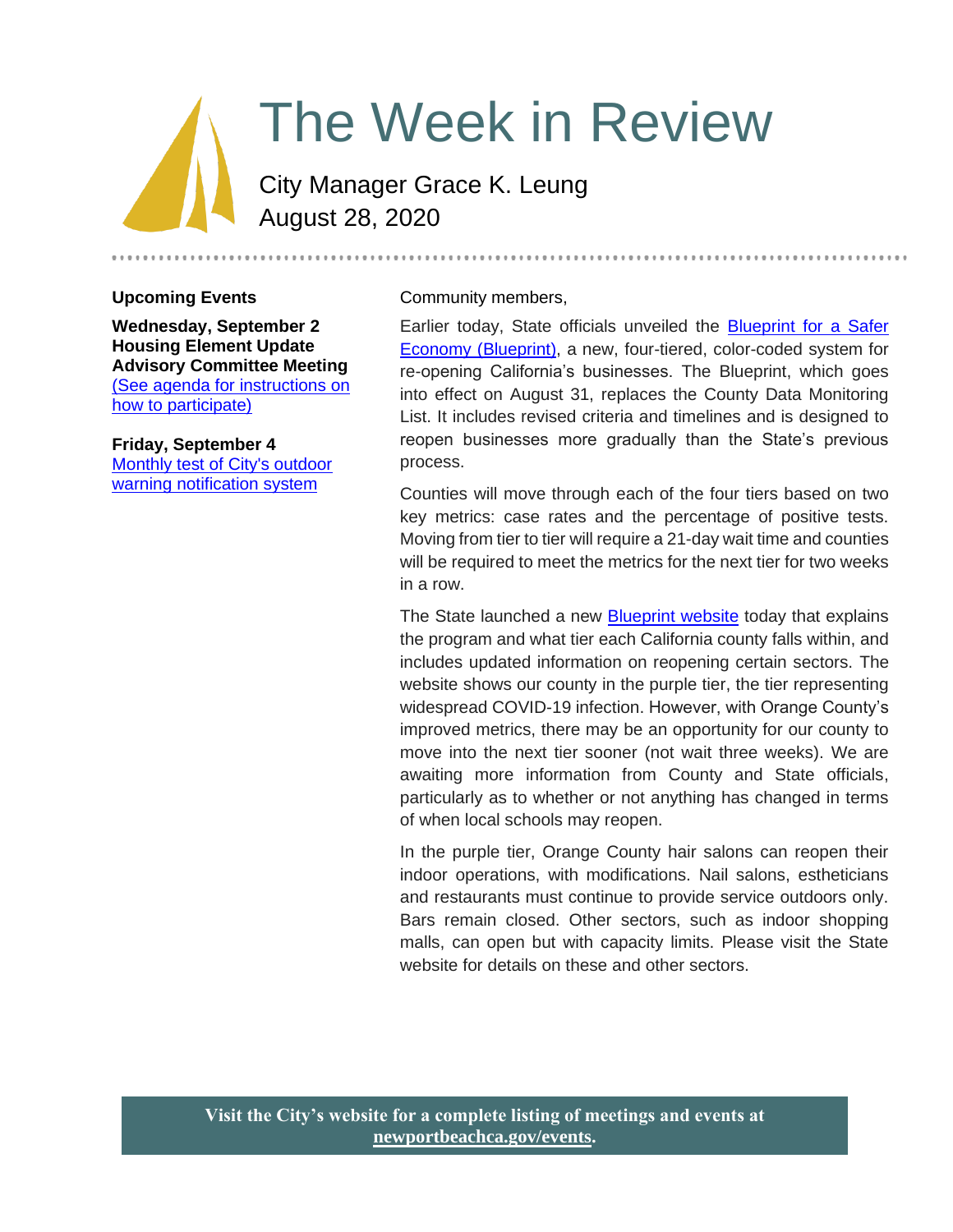## **COVID-19 Cases in Newport Beach**

As of August 27, the number of COVID-19 cases in Newport Beach was 1,021 and the total cases in Orange County was 47,459. The number of recovered COVID-19 patients countywide as of August 27 was 39.678. These figures are provided to Orange County by the California Department of Public Health.

### **COVID-19 News and Resources**

The State's "COVID-19 Employer Playbook" includes guidance for workplace safety, best practices for an outbreak, testing information for employees, and more. The document, [available](https://files.covid19.ca.gov/pdf/employer-playbook-for-safe-reopening--en.pdf)  [at this link,](https://files.covid19.ca.gov/pdf/employer-playbook-for-safe-reopening--en.pdf) provides useful information for business and industry to slow the transmission of COVID-19 and prepare for cases among employees.

The County of Orange continues to add new COVID-19 data and information to its website at [https://occovid19.ochealthinfo.com/coronavirus-in-oc.](https://occovid19.ochealthinfo.com/coronavirus-in-oc) The County of Orange Healthcare Agency's COVID-19 Hotline can be reached at (714) 834-2000, or by email at, [Eteam@ochca.com.](mailto:Eteam@ochca.com) County staff monitors the hotline and email box and answers questions about industry reopening and activity resumption, current guidance and more.

The County also maintains a growing list of FDA-approved testing sites for County residents who are showing symptoms of COVID-19. If you are showing symptoms, please contact your healthcare provider for testing information first. If you do not have a healthcare provider, visit <https://occovid19.ochealthinfo.com/covid-19-testing-and-screening> for testing information. The SOS Health Center in Newport Beach is an approved community testing site. Call (949) 270-2100 for an appointment.

Please visit [newportbeachca.gov/covid19](https://www.newportbeachca.gov/how-do-i/find/disaster-preparedness-information/disease-outbreak/-fsiteid-1) for the latest City news and useful web resources, including information about the federal, state, and county resources available to help small [businesses](https://www.newportbeachca.gov/government/departments/city-manager/economic-development/small-business-support) and [workers](https://www.newportbeachca.gov/government/departments/city-manager/economic-development/support-for-employees) that have been financially impacted. We also have a [page of free](https://www.newportbeachca.gov/government/departments/city-manager/economic-development/small-business-support/business-employee-resources)  [resources](https://www.newportbeachca.gov/government/departments/city-manager/economic-development/small-business-support/business-employee-resources) available through the Newport Beach Public Library and local organizations like SCORE, including online learning and business databases. You can also follow the City on [Facebook,](https://www.facebook.com/pg/CityofNewportBeach) [Twitter](https://twitter.com/newportbeachgov) and [Instagram,](https://www.instagram.com/cityofnewportbeach/) and look for alerts from our City staff on [Nextdoor.](https://nextdoor.com/agency/city-of-newport-beach/?i=ltdytbjdbdkntfqttgcm)

#### **Homelessness Update**

Addressing homelessness continues to be a priority in the City's ongoing COVID-19 response, working closely with contractor City Net and regional partners throughout the county and state. Recently, people in Newport Beach experiencing homelessness have been placed in motels through Project Roomkey, a state initiative to provide shelter during COVID-19. Newport Beach staff and City Net staff are collaborating with the Illumination Foundation, a local non-profit agency working with the state to facilitate Project Roomkey.

Success Stories

- City Net staff completed four Vulnerability Index Intake Assessment with people staying by the Newport Transportation Center and in Corona del Mar. The Vulnerability Index is used to screen clients to determine proper placement in the County's Continuum of Care system. Some assessment factors include age, health issues, and length of time being unsheltered. Case managers will follow up with the man to provide housing assessments and prepare documentation for housing.
- City Net staff continues to provide support and case management to several elderly people sheltering in motels while they await placement into permanent, supportive housing. Staff assists with transportation for errands and groceries.

The City Net hotline number is (714) 451-6198. Those who call the hotline may leave a detailed voicemail message for themselves or others in need and City Net staff will respond within 48 hours. For immediate assistance call the County's Crisis Prevention Hotline at (877) 7-CRISIS or (877) 727-4747. To enroll in Project Roomkey, call (714) 834-3000.